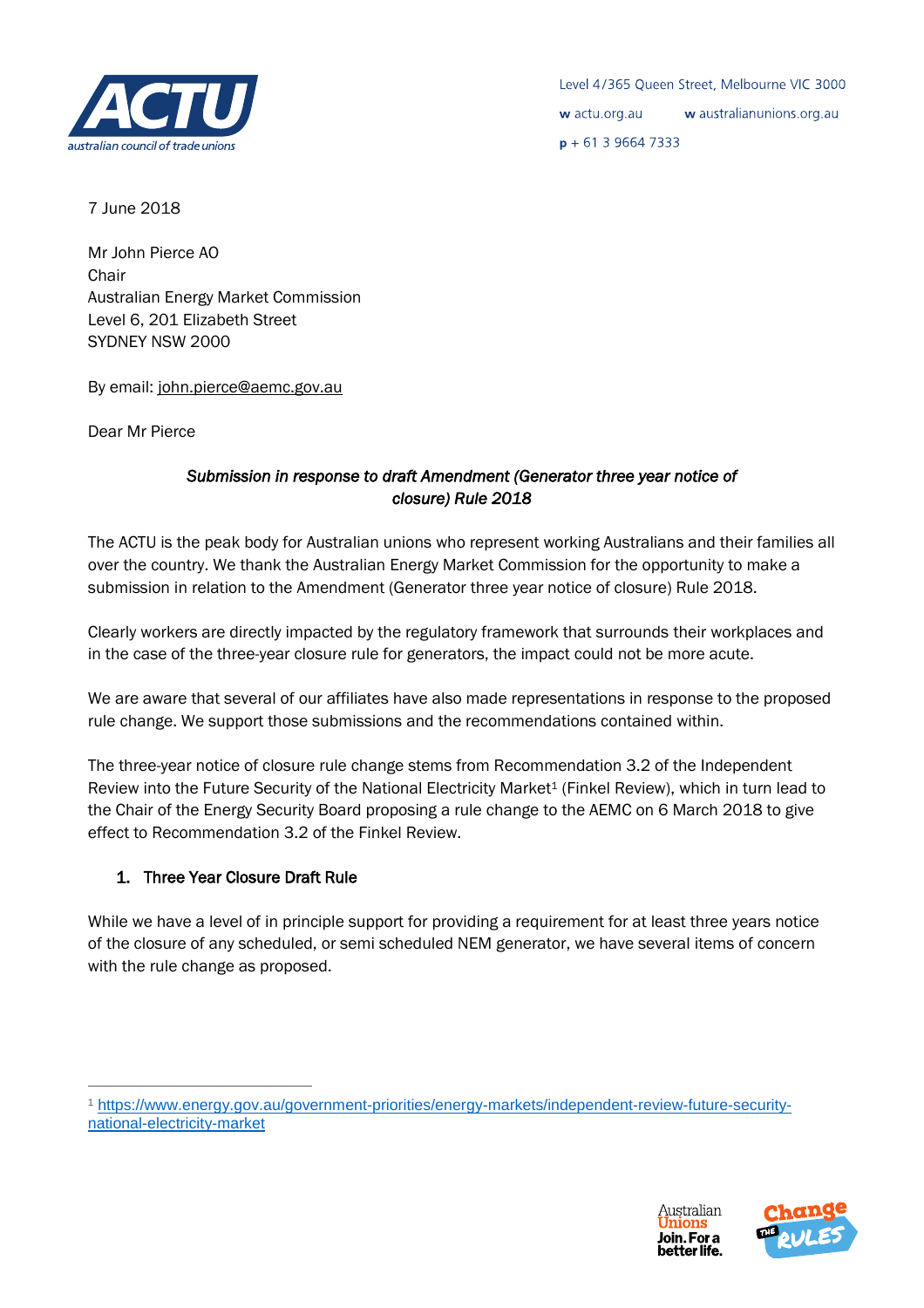### *1.1 Practical Application*

We are concerned that in reality, the practical application of the three-year rule may not result in the desired result as contemplated by the rule change.

In our view it is possible that under the current draft a generator may be able to change a closure date, including multiple times. A generator could nominate closure date of three years, with the full expectation that it will operate beyond three years, but would technically meet the threshold of having notified as per the rules.

For example, a generator notifies an intended closure date of 3 years from today. Subsequent to this notification, at the end of year 2, the generator notifies new closure date of 1 year later (4 years from original notification). Arguably this would be compliant with the proposed rule change as the notification is greater than 3 years.

We submit that this needs to be clarified under the proposed rule change.

### *1.2 Exceptions*

The rule change consultation paper states, *inter alia*:

"*The expected closure date for Scheduled or Semi-Scheduled Generators is to be no earlier than three years from the date the notice is provided in writing to AEMO. The closure date can only be earlier because of an event beyond the reasonable control of the Generator, and where the occurrence of the event could not reasonably have been foreseen by the relevant Generator*."<sup>2</sup>

We would like to see a definition of 'could not reasonably been foreseen' included. For example, if that were meant to apply to a generator ceasing to function and closing due to a catastrophic weather event, act of war or similar, that would be very different to unforeseen changes in the financial circumstances of the generator owner or owners, as has occurred with Northern and Hazelwood power stations.

We submit that this needs to be clarified.

# *1.3 Types of Closure*

As listed in Attachment 'A'<sup>3</sup> there are several types of potential generator closure including mothballing, seasonal shutdowns and temporary shutdowns. How the three-year rule will apply to each of these types of closures, in addition to a permanent closure, needs to be clarified.

 $\overline{a}$ 





<sup>2</sup> Consultation Paper, p5.

<sup>3</sup> Consultation Paper, p20.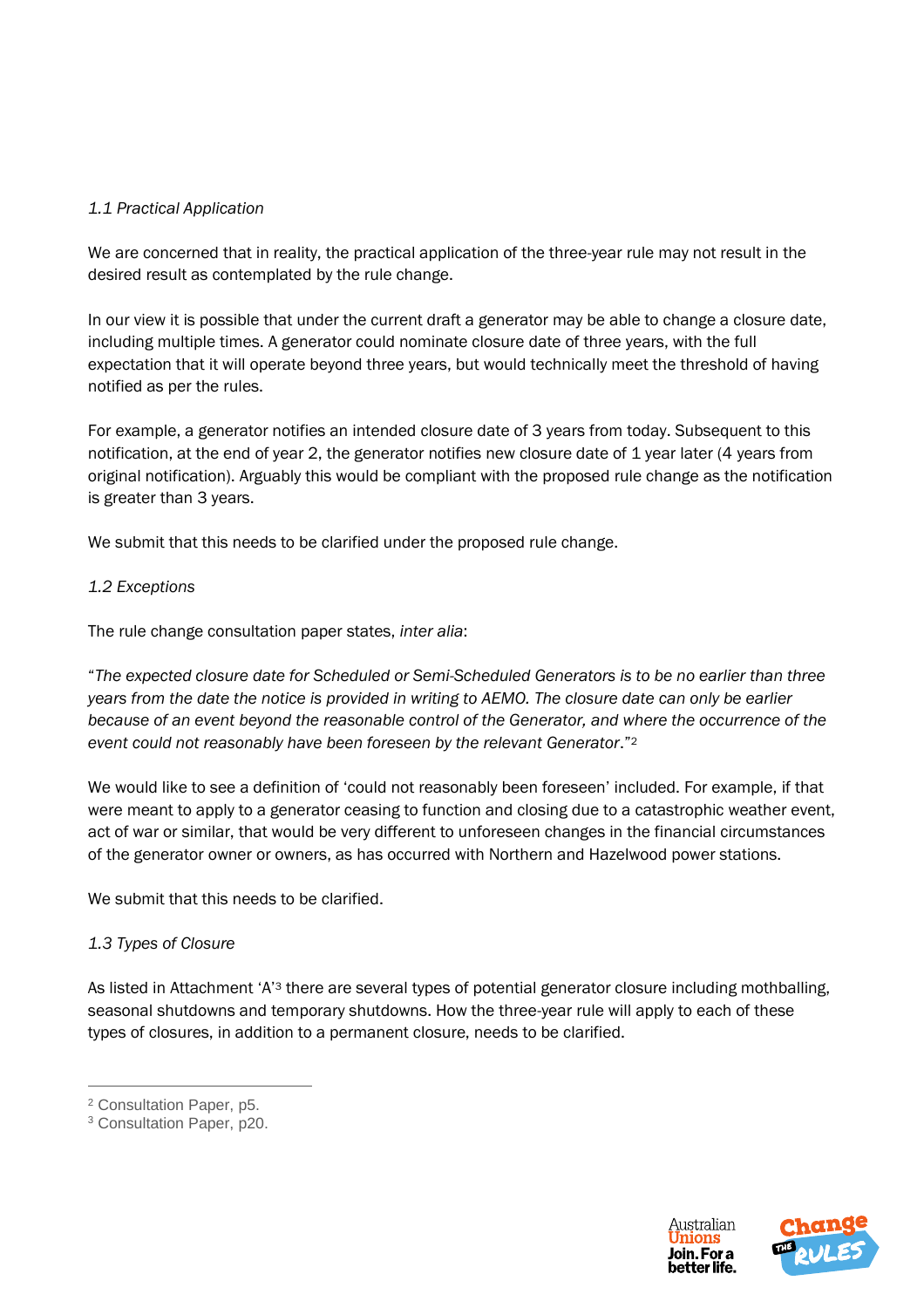This is particularly important with respect to the scenario of mothballing. As you would be aware, Swanbank E Power Station closed in 2014 and was re-commissioned for operation in late 2017, after three years being mothballed. How the three-year closure rule applies in these types of circumstances, both prior to any mothballing or temporary closure, and afterwards must be clearly understood.

# 2. Absence of Just Transition

 $\overline{a}$ 

An absolute priority for Australian Unions is ensuring a just transition for affected workers and communities.

Australia has a number of regions – the Latrobe Valley, Hunter Valley / Lake Macquarie, Lithgow, Rockhampton/Gladstone and Collie – where the workforces associated with power generation and heavy industry are a significant part of the local economy and where their loss will have large adverse impacts.

The Australian Council of Trade Unions and its affiliates have strongly argued that enabling the major power system restructuring that is required to meet climate as well as energy goals will have adverse impacts on particular workforces, communities and regions notwithstanding that the overall benefits may be positive. Unions have argued for Just Transition programs to manage these impacts.<sup>4</sup>

The sudden closure of two foreign owned private generators in, Alinta's operations in Port Augusta's Northern power station in 2016 and Engie's Hazelwood power station in 2017, illustrate the inadequacy of an unplanned transition in this sector. Both were sudden and came with disruptive impacts on workers and their community.

While the three-year closure rule is predicated on improving energy security, it has an unintended consequence of providing a minimum notice period for the workforce at any generators that may be scheduled to close in the future.

We suggest that the proposed three-year rule, and broader public disclosure of the expected closure dates of scheduled and semi-scheduled generating units – coal-fired power stations in particular – will also be useful in enabling mitigation of the substantial employment impacts that will occur in regions significantly dependent on coal-fired power stations and associated energy-intensive industry.





<sup>4</sup> ACTU (2016), Sharing the challenges and opportunities of a clean energy economy: a Just Transition for coal-fired electricity sector workers and communities, Melbourne. [https://www.actu.org.au/our-work/policy](https://www.actu.org.au/our-work/policy-issues/actu-policy-discussion-paper-a-just-transition-for-coal-fired-electricity-sector-workers-and-ommunities)[issues/actu-policy-discussion-paper-a-just-transition-for-coal-fired-electricity-sector-workers-and-ommunities](https://www.actu.org.au/our-work/policy-issues/actu-policy-discussion-paper-a-just-transition-for-coal-fired-electricity-sector-workers-and-ommunities)